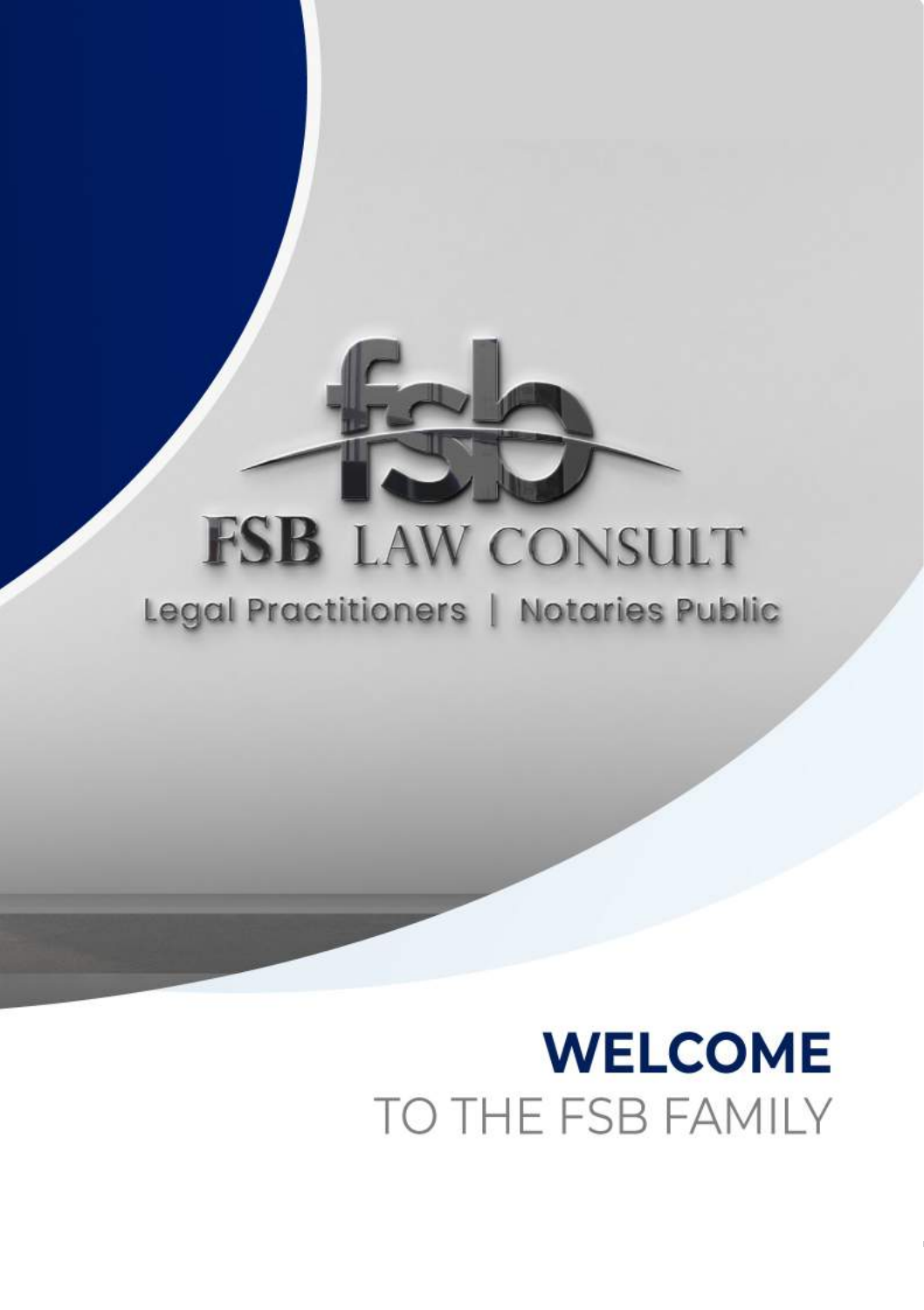

#### **Labour/ Employment Law**

The Labour/Employment Division of our law firm represents both employers and workers in all aspects of employment, labour, employee benefits, redundancy, dismissal/termination and injury at work cases. This means that whether it is an employer or a worker who needs our services, we are able to help. We listen to our clients and we speak the language of our clients. Knowing that we represent clients from different educational and intellectual backgrounds, we communicate in plain, simple English (and local languages).

When acting on retainer for companies, our lawyers liaise with the clients' management to come out with better strategies to deal with employment issues such as unionization of workers, negotiation and preparation of Collective Bargaining Agreements, employee benefits, complainthandling procedures, etc.

Our firm's range of employment litigation practice includes the following:

Litigating employment-related disputes in court

Handling wrongful dismissal cases before the National Labour Commission Negotiating collective bargaining agreements

Arbitrating contractual disputes Providing employee benefits advice Our lawyers have particular experience dealing with the following:

- Employment discrimination
- Wrongful dismissal
- Breach of contract
- Sexual harassment
- Covenants not to compete
- Employee benefits (SSNIT, Tier 1 and Tier
- contributions, Provident Fund)
- Employee rights under the Labour Act
- Challenging and defending arbitration awards
- Vicarious liability cases
- Redundancy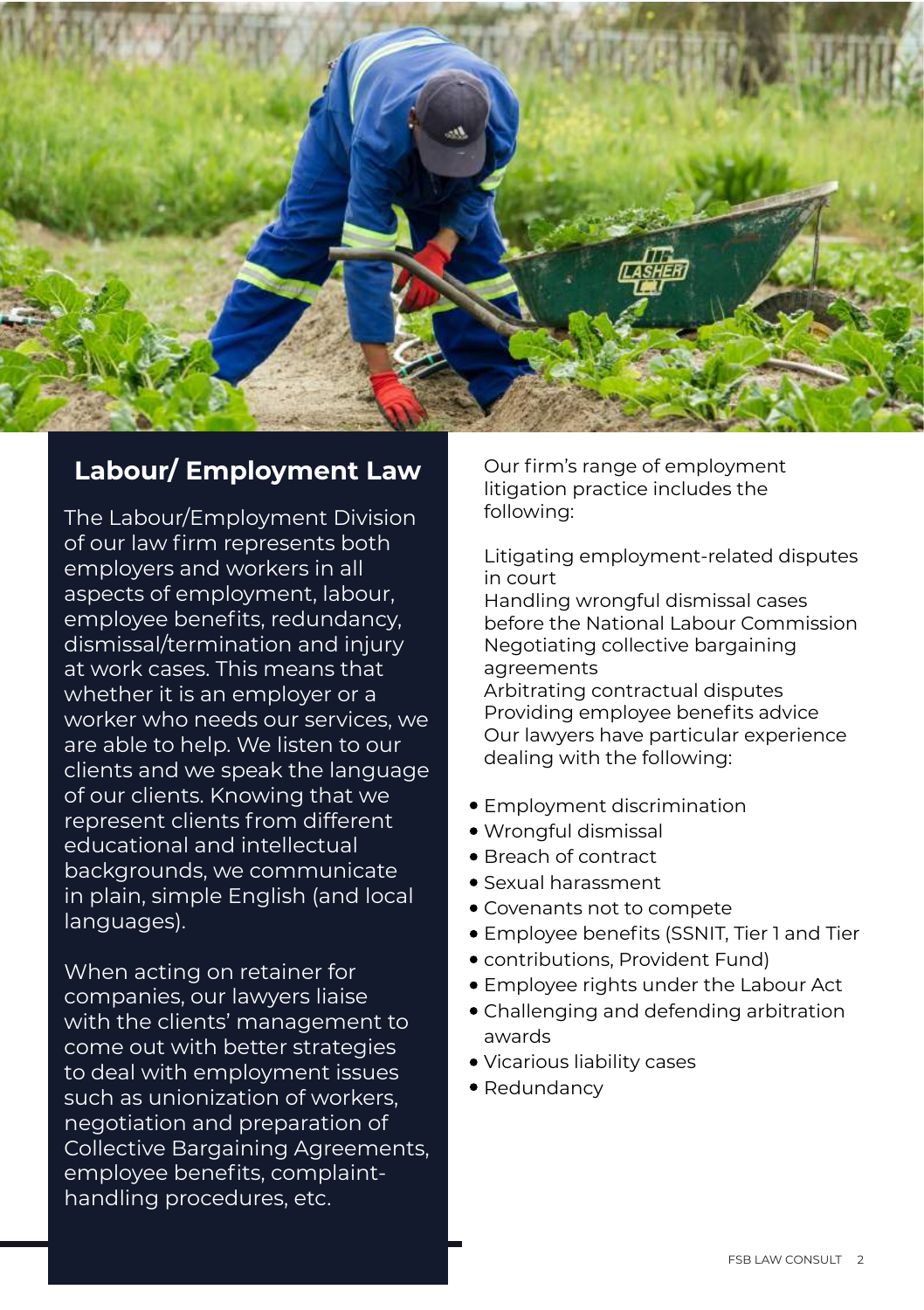#### **Property/Real Estate Law**

 $\blacksquare$ 

Buying property in Ghana is said to be one of the most intricate and complex ventures one could ever be involved in. The problem of multiple sale of property is well-known. But with good legal advice and the guiding hand of experiences lawyers, the process can be less daunting.

At FSB Law Consult, we offer comprehensive legal services to commercial and residential real estate developers, lending institutions, governmental entities, investors, entrepreneurs, and buyers and sellers of business assets.

We are known for our litigation experience when it comes to land/ property in Ghana.

Our Property and Real Estate Division focuses on these core ares:

- Lease/conveyance negotiations and advice.
- Preparation of leases, Tenancy Agreements and other conveyance documents.
- Commercial Real Estate
- Title Searches at Lands Commission
- Registration of Title
- Zoning searches and District. Municipal and Metropolitan Assemblies
- Land Use Regulations ( Town & Country Planning Department) Conduct due diligence on properties prior to purchase. • Public/Private Partnerships.
	- Construction Agreements.
	- Design and Construction Contract Review. Litigation.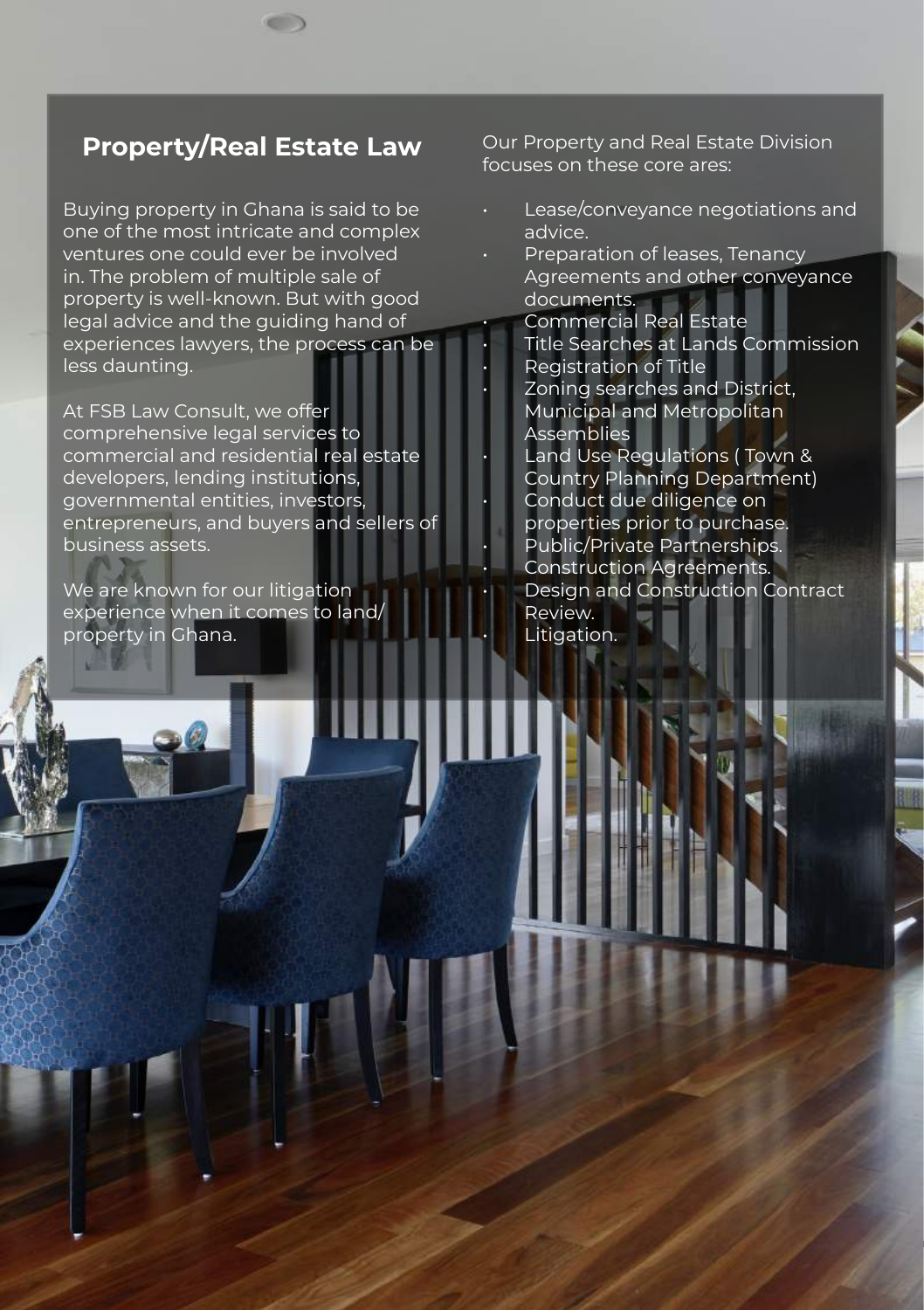

#### **Family Law**

#### **(Wills, Probate, Divorce, Adoption)**

As the saying goes, the family is the most important unit of society. For that reason, we take our family law practice very seriously. We are always mindful of the emotional and psychological aspects of the issues we handle and we endeavour to protect relationships and reduce friction to a minimum. At FSB Law Consult, we consider the best interest of our clients as well as all persons involved in any family disputes.

As the saying goes, the family is the most important unit of society. For that reason, we take our family law practice very seriously. We are always mindful of the emotional and psychological aspects of the issues we handle and we endeavour to protect relationships and reduce friction to a minimum. At FSB Law Consult, we consider the best interest of our clients as well as all persons involved in any family disputes.

With our expertise in alternative dispute resolution, we explore all avenues to settle disputes out of court to save time, costs and relationships. No matter where you have reached in your quest to find solutions to any of the matters listed below, our professional team is willing and able to help you find a

new and quick way to bring matters to an end.

At FSB Law Consult, we provide a range of legal services across the full spectrum of family law including the following:

- Adoption We advise and obtain adoption orders for both resident and non-resident persons in Ghana. We liaise with the Department of Social Welfare throughout the application process. We file all the needed papers in court and appear for and on behalf of the person applying to adopt a child.
	- Estate planning We handle estate planning for individuals and families, including advising and preparation of wills, trusts, prenuptial agreements, financial and healthcare powers of attorney, living wills (This document is between you and your doctor, and it advises them on how you should be treated/cared for in case of an emergency or sickness), etc. We represent business owners and enterpreneurs who own SMEs in disputes and litigation related to governance, diassociation and receivership, and represent trustees and beneficiaries in trust administration matters.
- Divorce We handle divorce cases for both local and foreign clients. We represent non-resident Ghanaians as well. We handle applications for maintenance pending suit, interim orders regarding accommodation, interlocutory injunctions, etc.
- Administration of estate We handle all processes and applications to court for taking probate or letters of administration to administer a dead person's estate. We also enter caveats, file estate litigation cases or defend such cases on behalf of clients (executors, administrators, trustees, beneficiaries, etc). We advise executors and administrators of estates on the processes for the smooth administration and distribution estates.
	- Child maintenance/custody, etc. We represent 'next-friend' litigants and we apply for maintenance for children or custody to the appropriate parent.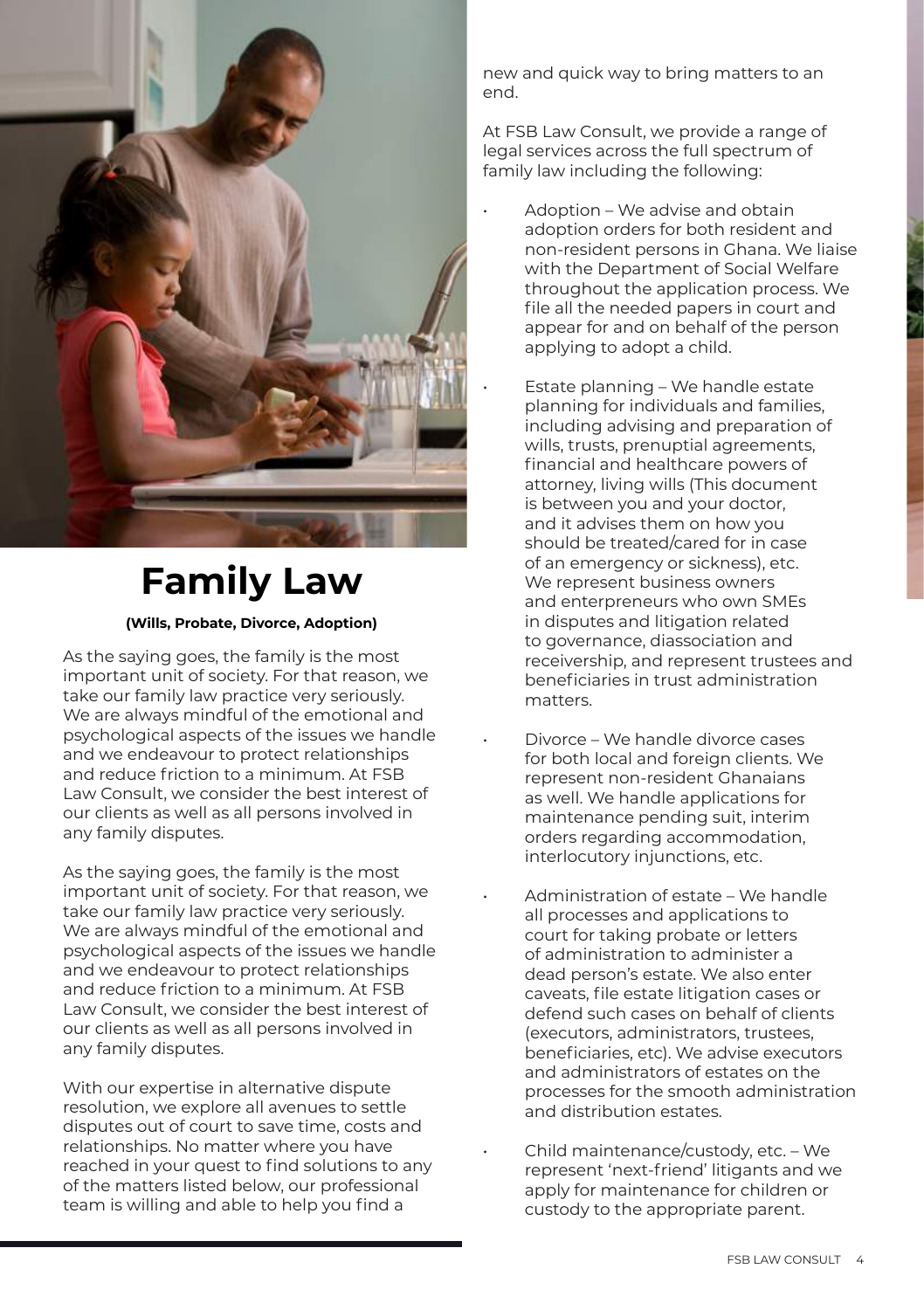

#### **Technology Law**

#### **(Data Protection, Privacy, E-Commerce)**

Technology is the way of the future. As such, it is absolutely for individuals and businesses to be aware of what their rights and responsibilities are as they thrive in cyber space. Using social media to link up with friends and family, buying goods, advertising and selling products online, etc all come with their own legal responsibilities. Ghana has taken its obligations under international law regarding ICT very seriously and has operationalized same by passing various laws locally.

At FSB Law Consult, our Technology Law Division focuses on the laws dealing with data protection and privacy issues, e-commerce, FinTechs, electronic communications and electronic transactions, as well as emerging trends in technology and artificial intelligence.

We handle primarily:

- Legal advice to individuals on their constitutional right to privacy and their remedies under the Data Protection Act.
- Legal advice to companies on their duties and responsibilities under the Data Protection Act.
- Litigation on behalf of data subjects or data controllers/processors.
- Advise individual and corporate clients on the Government of Ghana's digitalization agenda and how it impacts their lives and businesses.
- Representation of clients before the Electronic Communications Tribunal and other statutory bodies and government agencies.
- Advise SME and start-up FinTechs on their rights under competition rules even in the absence of a Competition Law in Ghana.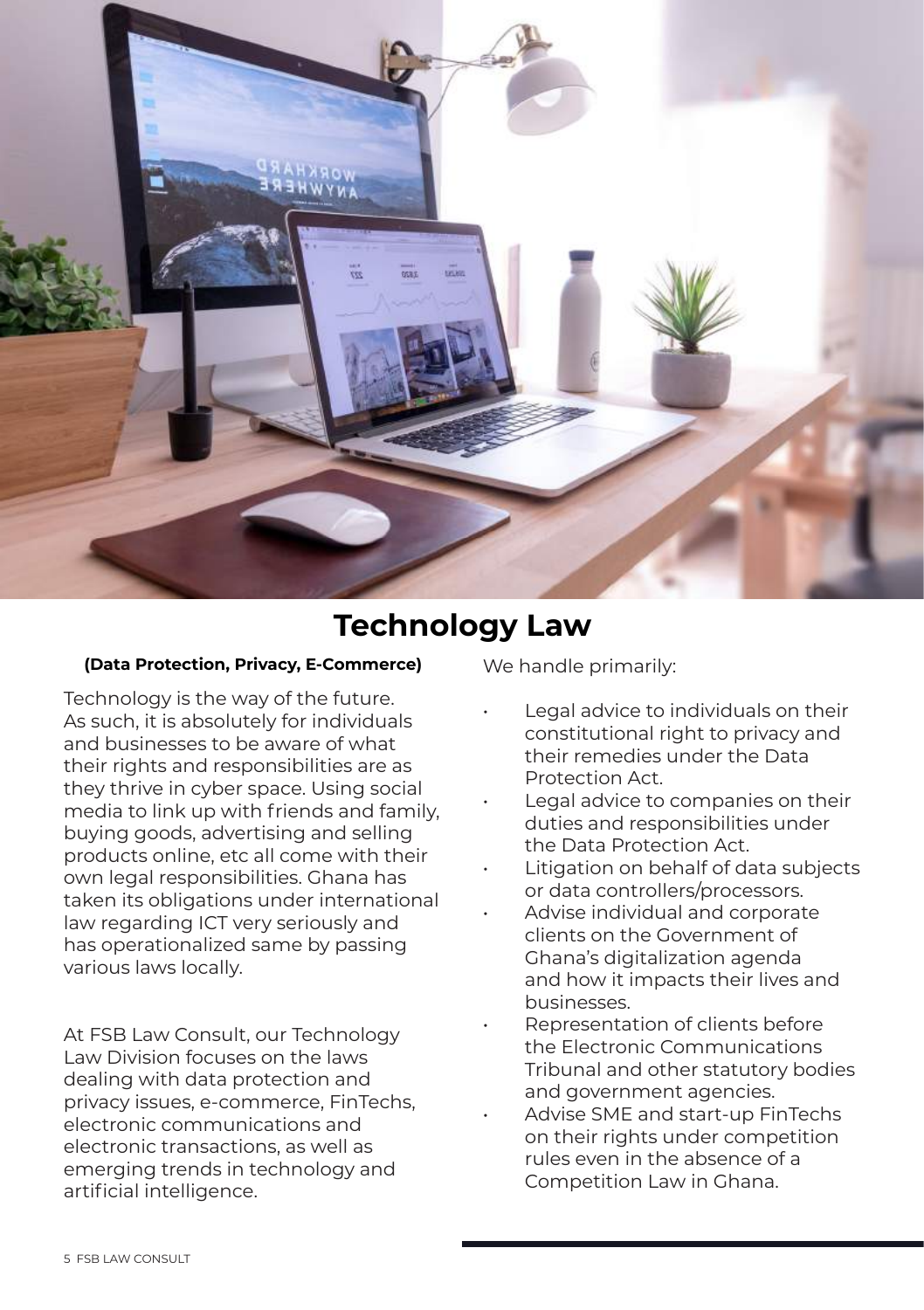## **Arbitration**

We utilize alternative dispute resolution mechanisms in the settlement of disputes, especially mediation and arbitration. With the introduction of new Rules of Court that have highlighted and reinforced the courts' role in the use of alternative dispute resolution (ADR) in the trial of cases, our work as arbitrators and mediators have soared higher.

Our key legal team members' training in International Commercial Arbitration, LCIA



We are always available to serve as arbitrators on arbitration panels as well.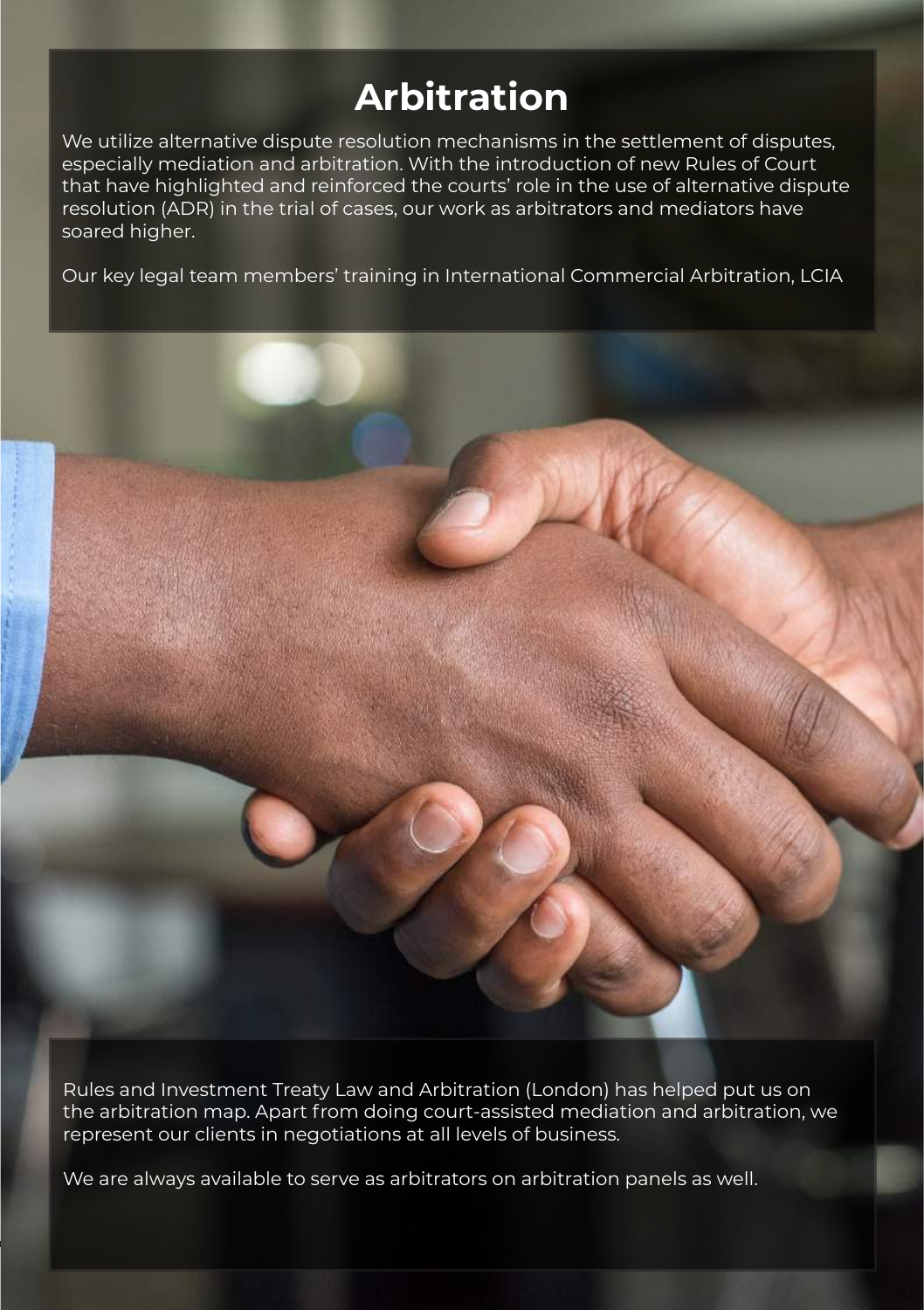## **Commercial Litigation**

At FSB Law Consult, we welcome clients in all categories of business. We represent small and medium enterprises in all their business dealings. We have also built a reputation as the law firm of choice for big businesses as well. We work with our clients with the main aim of achieving their business goals. Being a firm that has been in existence for several years, we deeply understand and appreciate that clients are always seeking costeffective legal services and most importantly, early resolution of case. As a result, we always consider all means available to resolve our clients' cases so as to minimize costs and at the same time, achieve speedy results without compromising on the quality of our work. We explore and utilize opportunities to settle cases out of court. But in instances where litigation remains the only available option in the end, we pursue it with the best interest of our client in mind.

At our firm, we are very much aware that clients always want lawyers who understand their business and its operations. They also want lawyers who understand the impact that litigation will have on their business and their relationships with their

business partners, employees, etc. These considerations are at the forefront of each client's mind regardless of the nature and dimension of the matter in dispute. Being very much aware of the impact litigation has on the budget and time of businesses and enterprises, we explore all types of alternative dispute resolution including negotiation, mediation and arbitration. In recent times, this has been even more so with the introduction of alternative dispute resolution into the rules of court in Ghana.

We are reputed as a commercial litigation law firm because of our ability to take cases to trial when all other means of dispute resolution fails. We always endeavor to make ourselves relevant to our clients, giving them every reason to always choose us. We are known for our exceptional advocacy skills, top-notch advisory service and unforgettable client experience.

Under our commercial litigation practice, we handle disputes and cases on debt recovery, breach of contract, sale of goods, product liability, medical negligence, insurance claims, wrongful dismissal/unfair termination of employment, medical negligence, breach of privacy.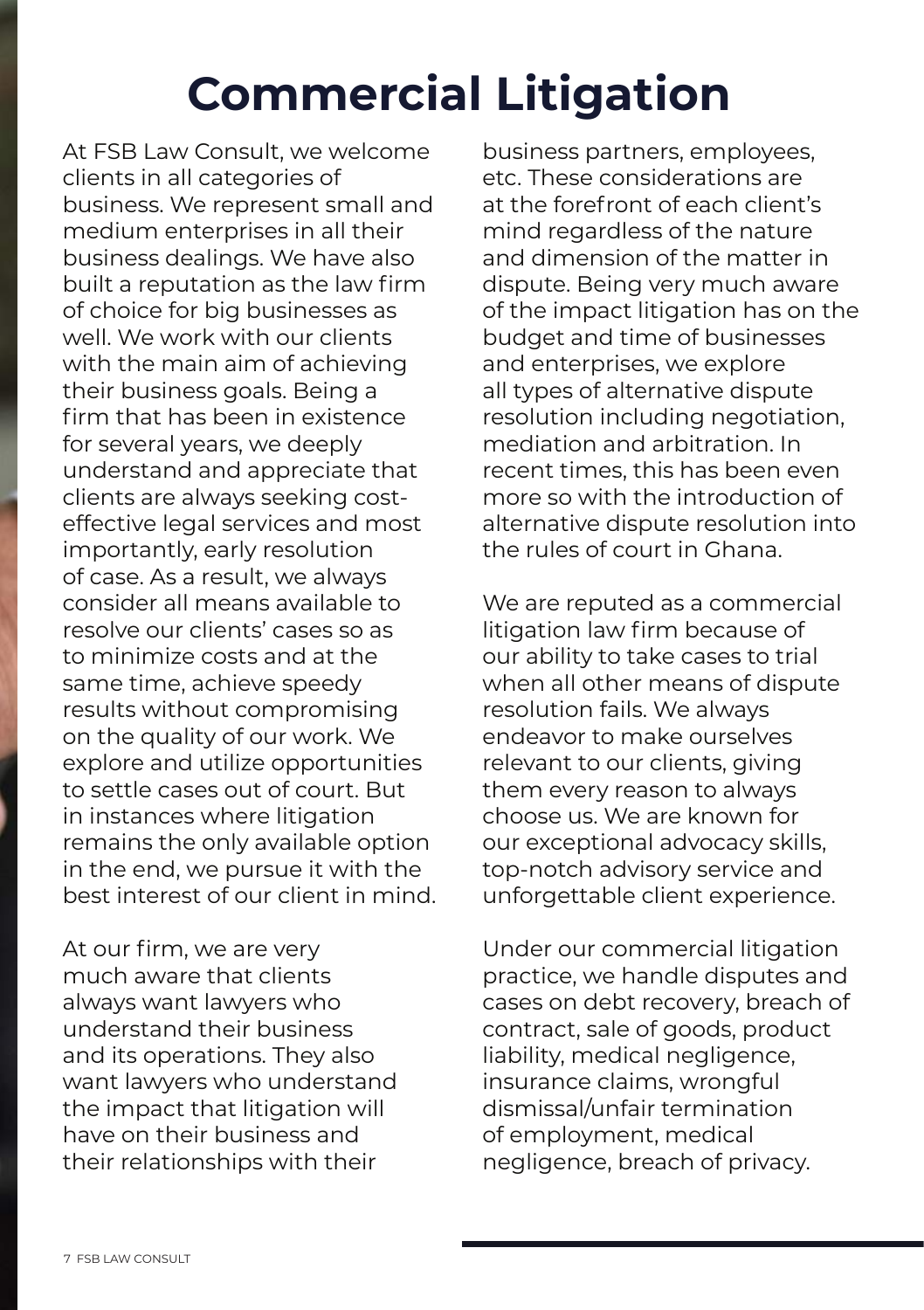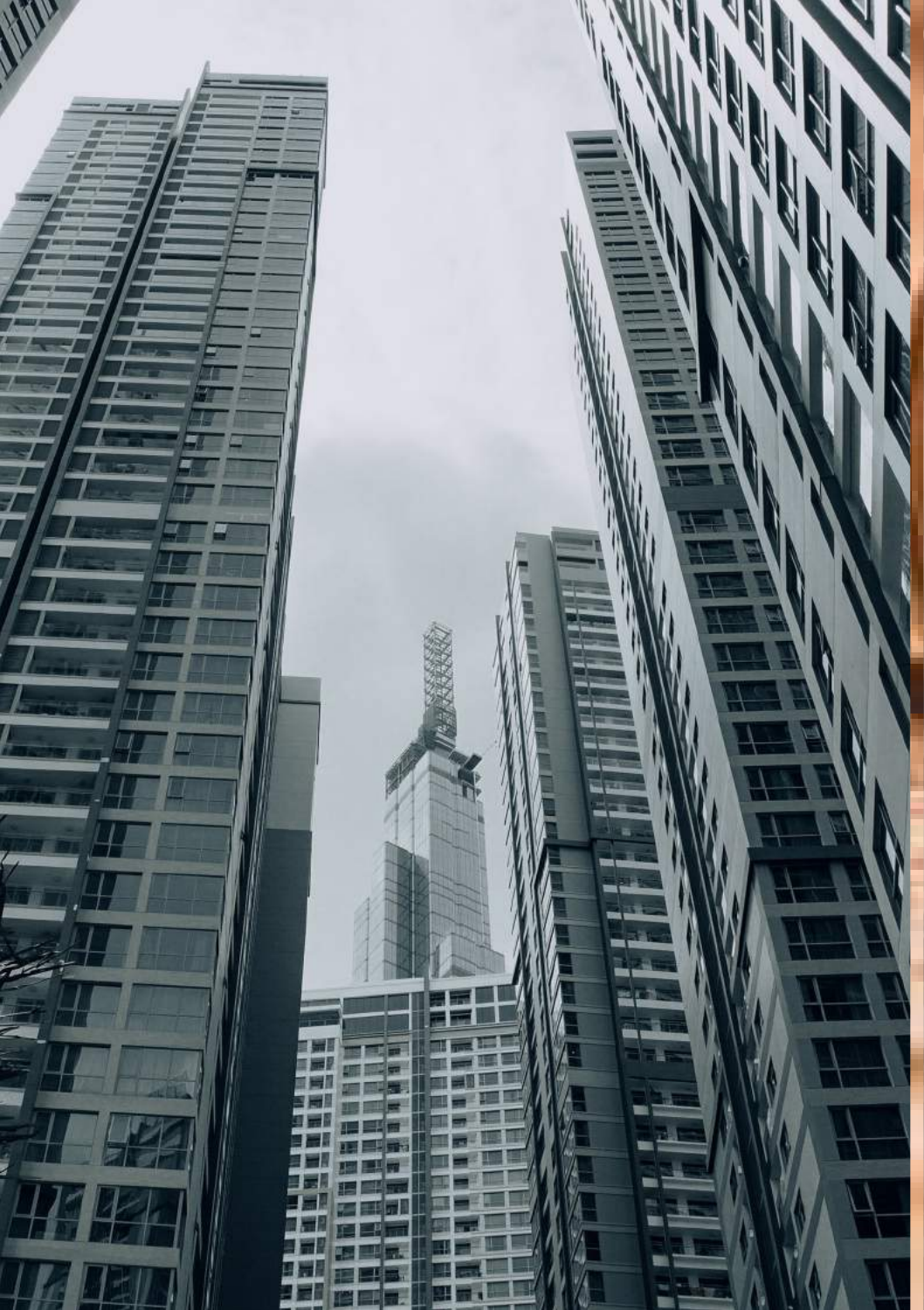

## **Notary Services**

A notary public is a public officer appointed by law to serve the public in simple matters usually concerned with estates, deeds, powers of attorney, and foreign and international business. Some of our legal team members have been appointed as notaries public of the Republic of Ghana.

Considering that time is usually of the essence in notarizing documents, we always make sure we give same-day service.

We provide notary services including the following:

- Attesting the signature and execution of documents.
- Authenticating the contents of documents and certificates.
- Administration of oaths and declarations.
- Preparing and witnessing powers of attorney, corporate records, contracts for use in Ghana or overseas.
- Witnessing the signing of documents.
- Drawing mercantile documents, deeds, sales or purchases of property, and wills
- Providing documents to deal with the administration of the estate of people who are abroad, or owning property abroad.
- Authenticating personal documents and information for immigration or emigration purposes, or to apply to marry, divorce, adopt children or to work abroad
- Provision of Notarial copies.
- Authenticating company and business documents and transactions.
- Offering apostille services.